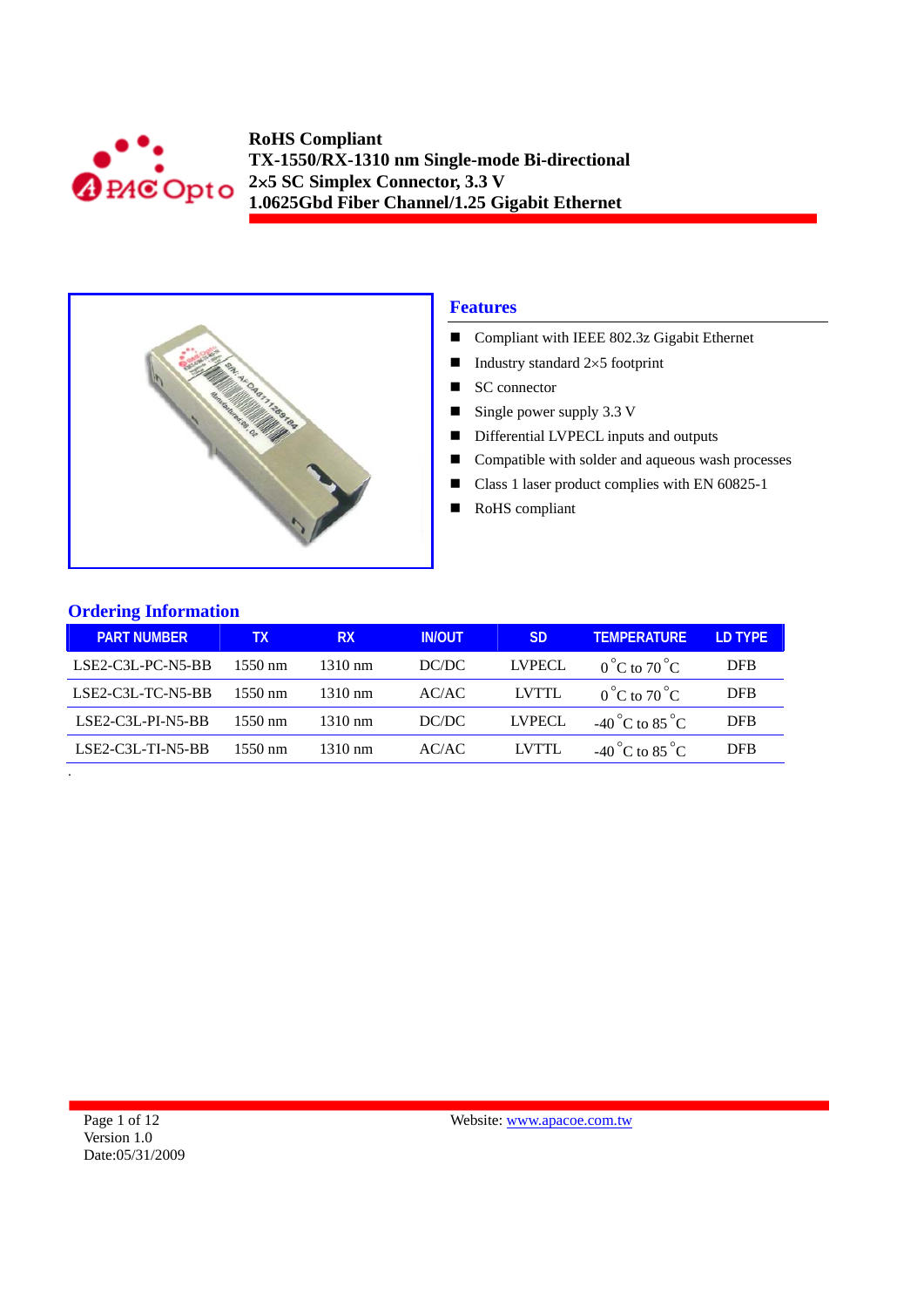

### **Absolute Maximum Ratings**

| <b>PARAMETER</b>           | <b>SYMBOL</b>           | <b>MIN</b> | <b>MAX</b> | <b>UNITS</b> | <b>NOTE</b>         |
|----------------------------|-------------------------|------------|------------|--------------|---------------------|
| <b>Storage Temperature</b> | $T_{S}$                 | $-40$      | 85         | $\sqrt{ }$   |                     |
| <b>Supply Voltage</b>      | Vcc                     | $-0.5$     | 4.0        |              |                     |
| Input Voltage              | $V_{\textit{\tiny IN}}$ | $-0.5$     | Vcc        |              |                     |
| Soldering Temperature      | $I_{SOLD}$              | $---$      | 260        | $\circ$      | 10 seconds on leads |

## **Operating Environment**

| <b>PARAMETER</b>                  | <b>SYMBOL</b>     | <b>MIN</b> | <b>MAX</b> | <b>UNITS</b> | <b>NOTE</b> |
|-----------------------------------|-------------------|------------|------------|--------------|-------------|
|                                   | $T_C$             | 0          | 70         | $\circ$      |             |
| <b>Case Operating Temperature</b> |                   | $-40$      | 85         | $\circ$      |             |
| <b>Supply Voltage</b>             | Vcc-              | 3.1        | 3.5        |              |             |
| <b>Supply Current</b>             | $I_{TX} + I_{RX}$ | $---$      | 350        | mA           |             |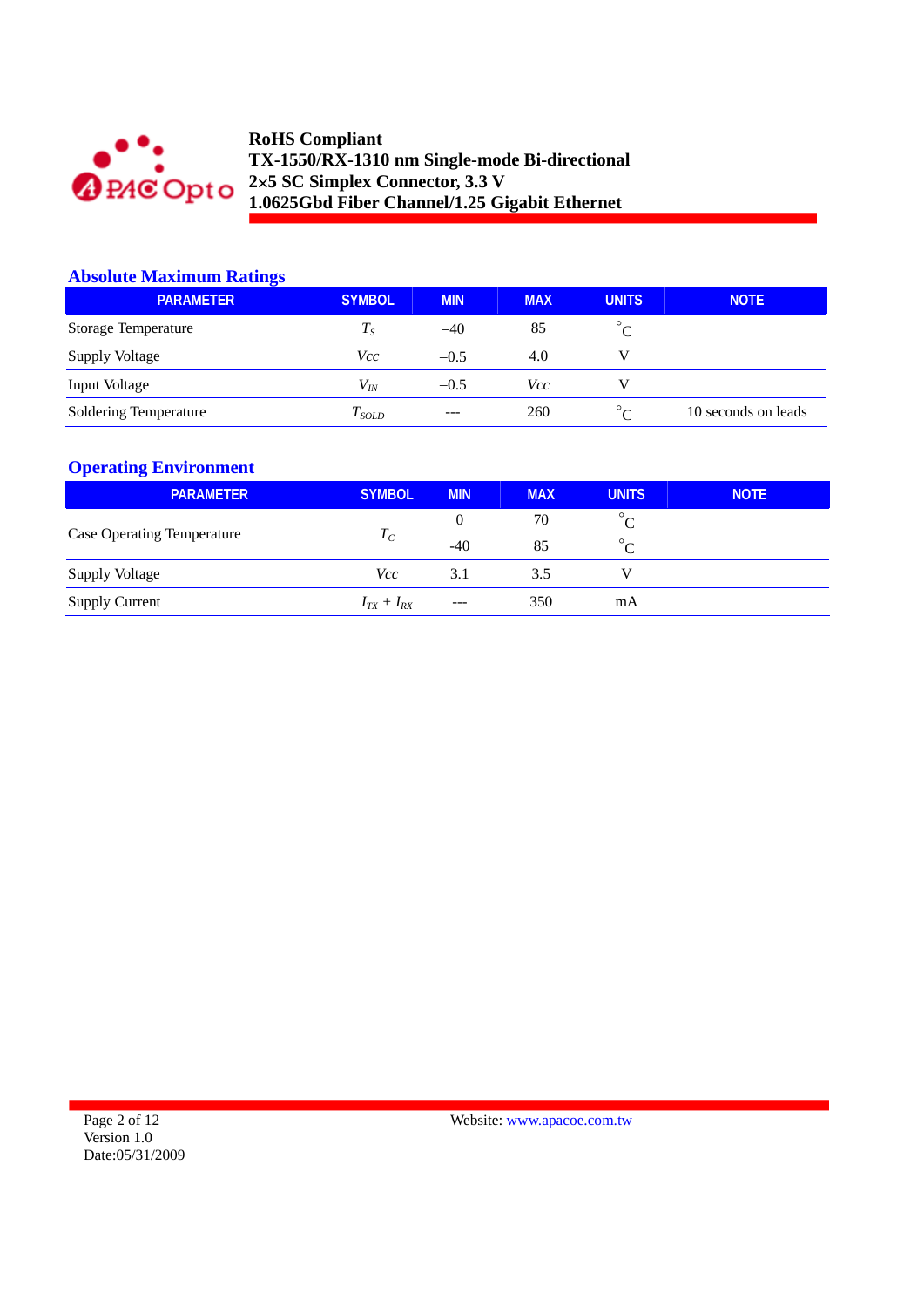

# **Transmitter Electro-optical Characteristics**

 $Vcc = 3.1$  V to 3.5 V, T<sub>C</sub> = 0<sup>°</sup>C to 70<sup>°</sup>C (-40<sup>°</sup>C to 85<sup>°</sup>C)

| <b>PARAMETER</b>                                     | <b>SYMBOL</b>     | <b>MIN</b>     | TYP. | <b>MAX</b>                | <b>UNITS</b> | <b>NOTE</b>       |
|------------------------------------------------------|-------------------|----------------|------|---------------------------|--------------|-------------------|
| Data Rate                                            | B                 |                | 1250 | 1300                      | Mb/s         |                   |
| <b>Output Optical Power</b><br>$9/125 \ \mu m$ fiber | Pout              | $-3$           |      | $+2$                      | dBm          | Average           |
| <b>Extinction Ratio</b>                              | ER                | 9              |      |                           | dB           |                   |
| Center Wavelength                                    | $\lambda_C$       | 1530           | 1550 | 1570                      | nm           |                   |
| Spectral Width (-20dB)                               | $\Delta \lambda$  | ---            |      | 1                         | nm           |                   |
| Side Mode Suppression Ratio                          | <b>SMSR</b>       | 30             |      |                           | dB           |                   |
| Rise/Fall Time (10-90%)                              | $T_{r,f}$         | ---            |      | 260                       | ps           |                   |
| <b>Output Eye</b>                                    |                   |                |      | Compliant with IEEE802.3z |              |                   |
| Output power when Disabled                           | $P_{OFF}$         |                |      | $-45$                     | dBm          | Average           |
| TX Disable Voltage-High                              |                   | $\overline{2}$ |      |                           | V            | <b>LVTTL</b>      |
| TX Disable Voltage-Low                               |                   |                |      | 0.8                       | V            | <b>LVTTL</b>      |
| Transmitter Data Input Voltage-High                  | $V_{IH} - V_{CC}$ | $-1.1$         |      | $-0.74$                   | V            |                   |
| Transmitter Data Input Voltage-Low                   | $V_{IL} - V_{CC}$ | $-2.0$         |      | $-1.58$                   | V            |                   |
| Transmitter Data Input Differential<br>Voltage       | $V_{\text{DIFF}}$ | 0.4            |      | 2.0                       | V            | <b>AC</b> Coupled |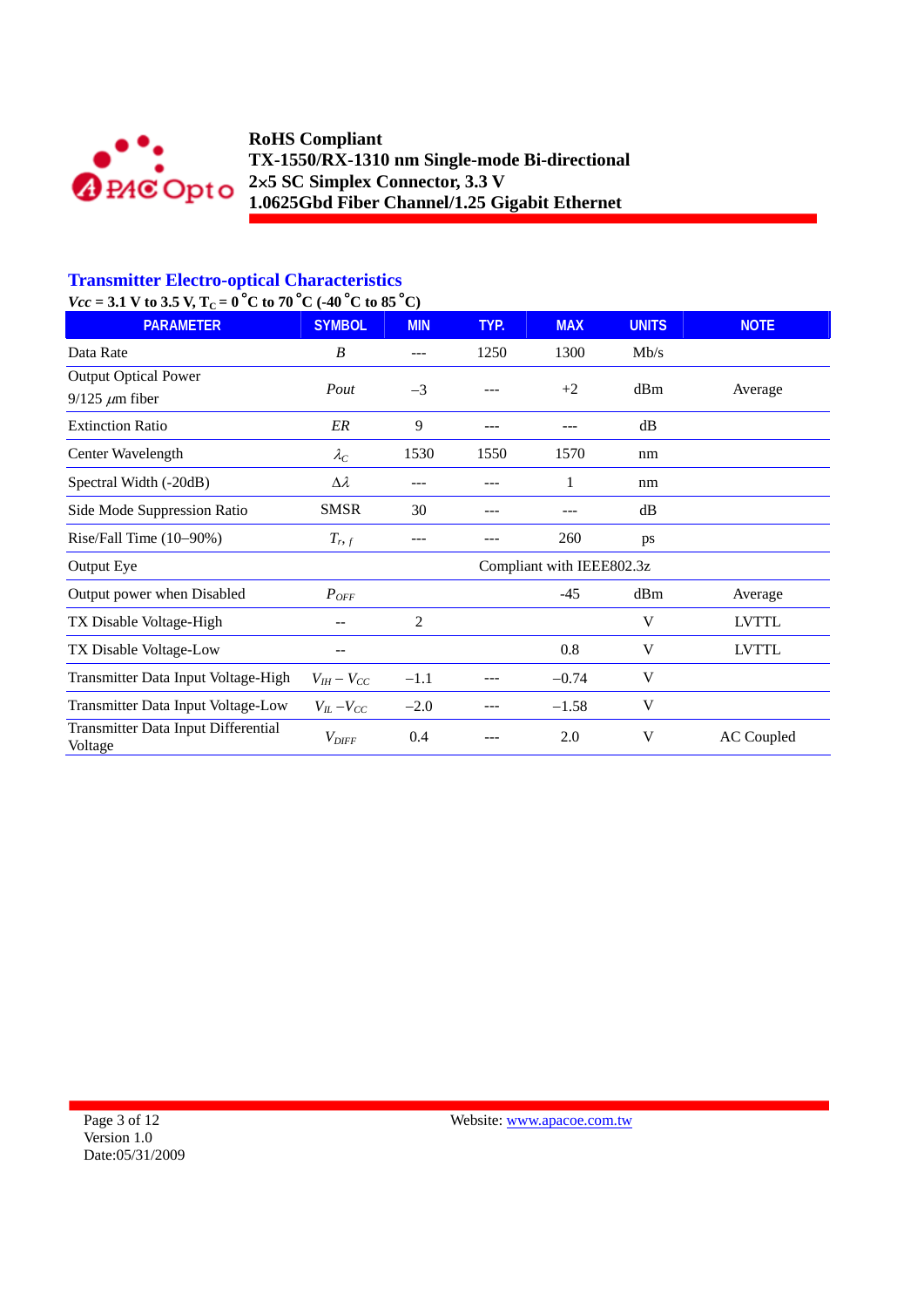

## **Receiver Electro-optical Characteristics**

| $Vec = 3.1$ V to 3.5 V, $T_c = 0$ °C to 70°C (-40°C to 85°C) |                     |                  |       |            |              |                               |
|--------------------------------------------------------------|---------------------|------------------|-------|------------|--------------|-------------------------------|
| <b>PARAMETER</b>                                             | <b>SYMBOL</b>       | <b>MIN</b>       | TYP.  | <b>MAX</b> | <b>UNITS</b> | <b>NOTE</b>                   |
| Data Rate                                                    | B                   | ---              | 1250  | 1300       | Mb/s         |                               |
| <b>Optical Input Power-maximum</b>                           | $P_{IN}$            | $\boldsymbol{0}$ |       |            | dBm          | $\mathrm{BER} < 10^{-12}$     |
| <b>Optical Input Power-minimum</b><br>(Sensitivity)          | $P_{IN}$            | ---              |       | $-23$      | dBm          | $BER < 10^{-12}$              |
| <b>Operating Center Wavelength</b>                           | $\lambda_C$         | 1260             |       | 1360       | nm           |                               |
| Optical isolation                                            | ISO                 | $---$            | ---   | $-40$      | dB           | $\lambda = 1480 - 1600$ nm    |
| <b>Return Loss</b>                                           | RL                  | ---              | $---$ | $-14$      | dB           | $\lambda = 1260 \sim 1360$ nm |
| <b>Signal Detect-Asserted</b>                                | $P_A$               | ---              | $---$ | $-23$      | dBm          | Average                       |
| <b>Signal Detect-Deasserted</b>                              | $P_D$               | $-40$            | $---$ | ---        | dBm          | Average                       |
| Signal Detect-Hysteresis                                     | $P_A - P_D$         | 1.0              | ---   | ---        | dB           |                               |
| Data Output Rise, Fall Time (20-80%)                         | $T_{r,f}$           |                  |       | 0.35       | ns           |                               |
| Signal Detect Output voltage-High                            | $V_{OH}-V_{CC}$     | $-1.1$           |       | $-0.74$    | V            | <b>LVPECL</b>                 |
| Signal Detect Output voltage-Low                             | $V_{OL}$ – $V_{CC}$ | $-2.0$           |       | $-1.58$    | V            | <b>LVPECL</b>                 |
| Signal Detect Output voltage-High                            | $V_{OH}$            | 2.4              | ---   | $V_{CC}$   | V            | <b>LVTTL</b>                  |
| Signal Detect Output voltage-Low                             | $V_{OL}$            | $\boldsymbol{0}$ | $---$ | 0.4        | V            | <b>LVTTL</b>                  |
| Data Output Voltage-High                                     | $V_{OH}-V_{CC}$     | $-1.1$           | ---   | $-0.74$    | V            | <b>LVPECL</b>                 |
| Data Output Voltage-Low                                      | $V_{OL}$ – $V_{CC}$ | $-2.0$           | ---   | $-1.58$    | V            | <b>LVPECL</b>                 |
| Data Differential Output Voltage                             | $V_{DIFF}$          | 0.6              |       | 1.8        | V            | <b>AC</b> Coupled             |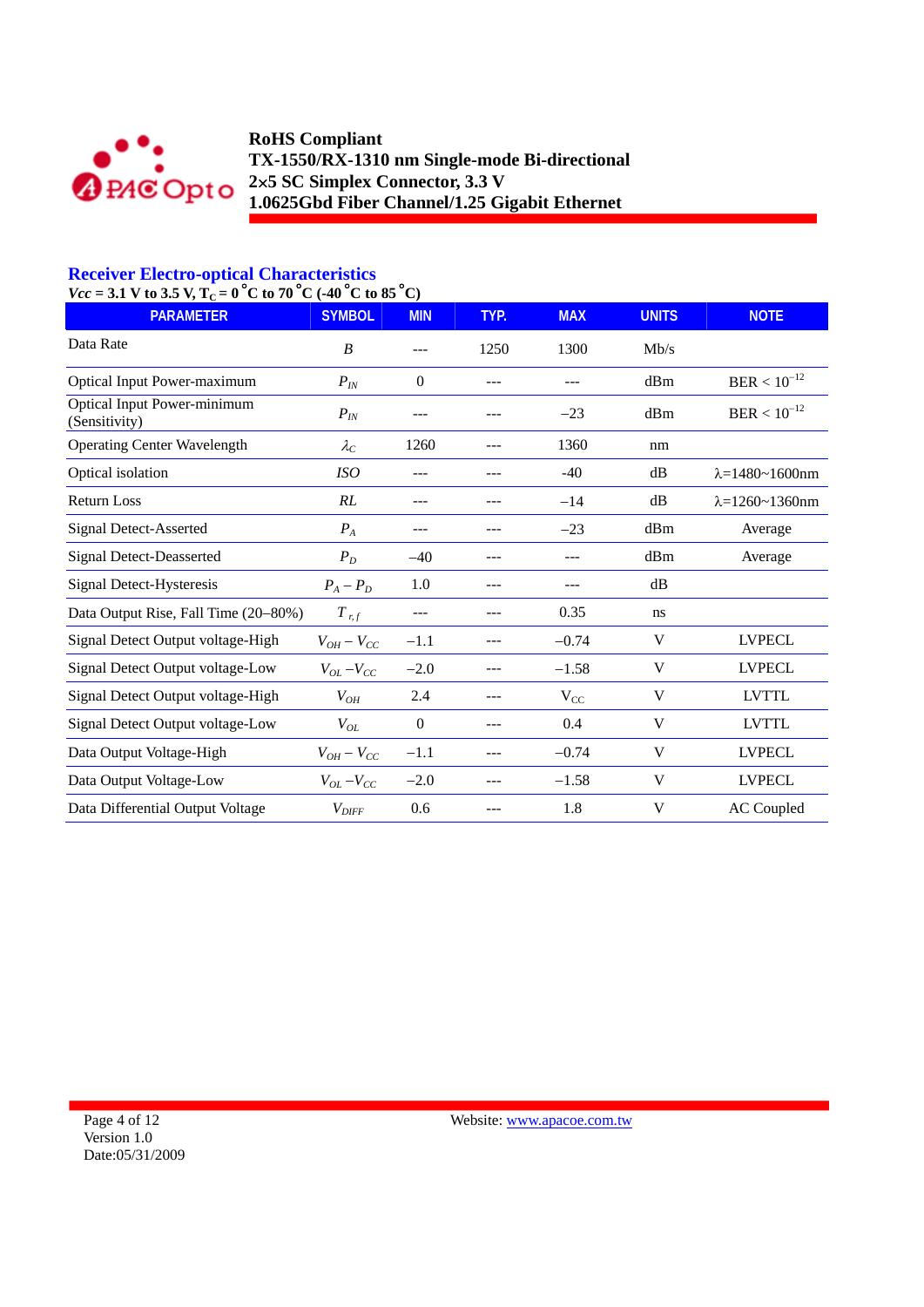

#### **Block Diagram of Transceiver**



#### **Transmitter and Receiver Optical Sub-assembly Section**

A 1550 nm InGaAsP laser and an InGaAs PIN photodiode integrate with an WDM filter to form a bi-directional single fiber optical subassembly (OSA). The laser of OSA is driven by a LD driver IC which converts differential input LVPECL logic signals into an analog laser driving current. And, The photodiode of OSA is connected to a circuit providing post-amplification quantization, and optical signal detection.

#### **Transmitter Disable**

Transmitter Disable is a LVTTL control pin. To disable the module, connect this pin to +3.3 V LVTTL logic high "1". While, to enable module connect to LVTTL logic low "0".

#### **Receiver Signal Detect**

Signal Detect is a basic fiber failure indicator. This is a single-ended LVPECL/LVTTL output. As the input optical power is decreased, Signal Detect will switch from high to low (deassert point) somewhere between sensitivity and the no light input level. As the input optical power is increased from very low levels, Signal Detect will switch back from low to high (assert point). The assert level will be at least 1.0 dB higher than the deassert level.

Page 5 of 12 Version 1.0 Date:05/31/2009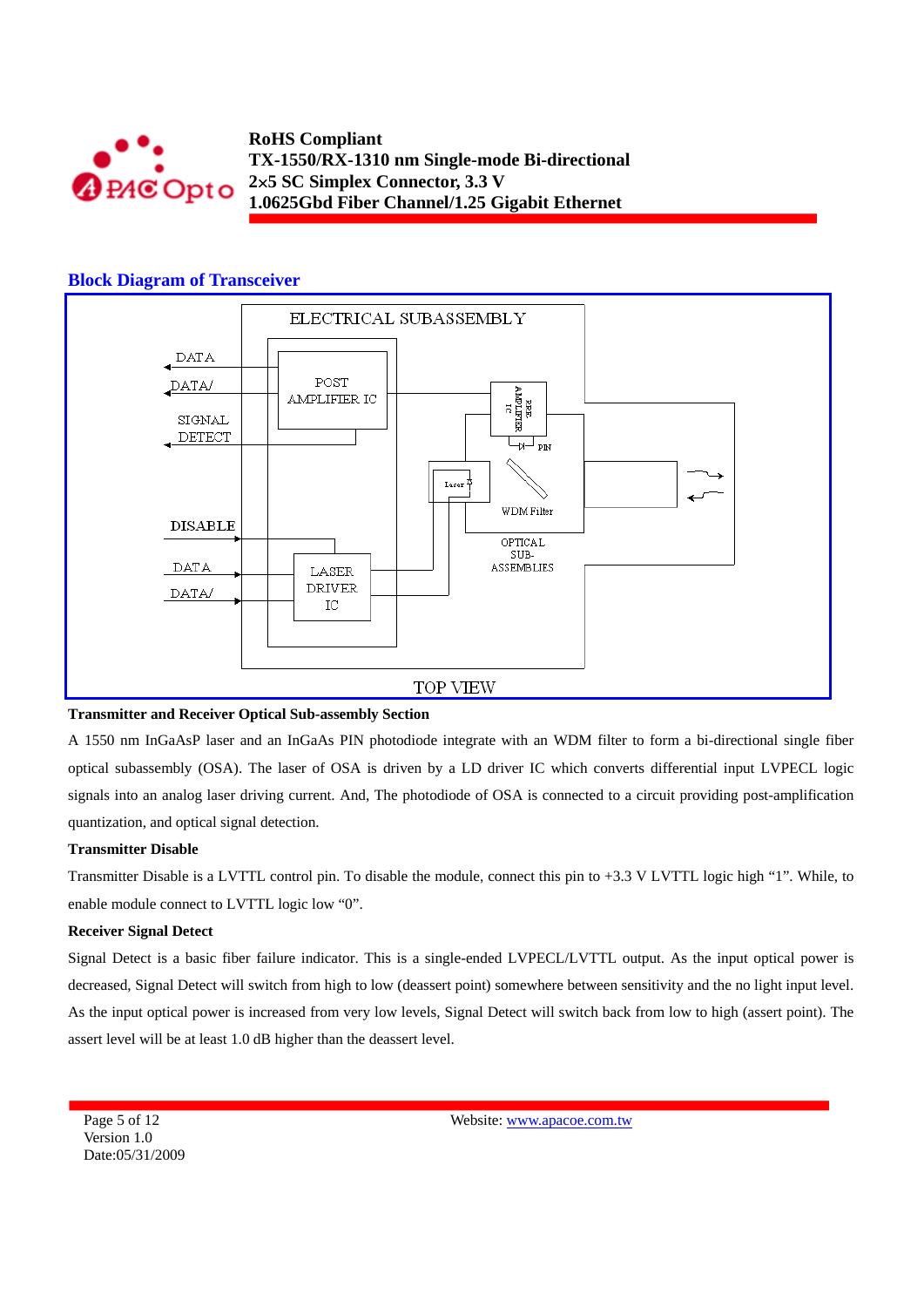

## **Connection Diagram**

Pin-Out

**TOP VIEW 1 Case** *RX GND*  $\frac{5}{RD}$  **4**  $\frac{3}{SD}$  **2**<br>*RD*+ *RD SD V<sub>CCR</sub> TD+*  **9** *TXDIS* **8**  $V_{ccT}$  *GND*  $TX_{DIS}$  *TD*+ *TD* − **6** *T* 8 9 10 **<sup>10</sup> Case**

| <b>PIN</b>  | <b>SYMBOL</b>              | <b>DESCRIPTION</b>                                                                                                                                                 |
|-------------|----------------------------|--------------------------------------------------------------------------------------------------------------------------------------------------------------------|
| 1           | RX GND                     | Receiver Signal Ground, Directly connect this pin to the receiver ground plane.                                                                                    |
|             |                            | <b>Receiver Power Supply</b>                                                                                                                                       |
| 2           | $V_{CCR}$                  | Provide +3.3 Vdc via the recommended receiver power supply filter circuit. Locate the power supply filter                                                          |
|             |                            | circuit as close as possible to the $V_{CCR}$ pin.                                                                                                                 |
|             |                            | Signal Detect.                                                                                                                                                     |
|             |                            | Normal optical input levels to the receiver result in a logic "1" output, V <sub>OH</sub> , asserted. Low input optical levels                                     |
| 3           | SD                         | to the receiver result in a fault condition indicated by a logic "0" output $V_{OL}$ , deasserted Signal Detect is a                                               |
|             |                            | single-ended LVPECL output. SD can be terminated with LVPECL techniques via 50 $\Omega$ to $V_{CCR}$ – 2 V.                                                        |
|             |                            | Alternatively, SD can be loaded with a 180 $\Omega$ resistor to RX GND to conserve electrical power with small                                                     |
|             |                            | compromise to signal quality. If Signal Detect output is not used, leave it open-circuited.                                                                        |
|             |                            | RD- is an open-emitter output circuit.                                                                                                                             |
| $RD-$<br>4  |                            | Terminate this high-speed differential LVPECL output with standard LVPECL techniques at the follow-on                                                              |
|             |                            | device input pin. (See recommended circuit schematic)                                                                                                              |
| 5<br>$RD+$  |                            | $RD$ + is an open-emitter output circuit.                                                                                                                          |
|             |                            | Terminate this high-speed differential LVPECL output with standard LVPECL techniques at the follow-on                                                              |
|             |                            | device input pin. (See recommended circuit schematic)                                                                                                              |
|             |                            | <b>Transmitter Power Supply</b>                                                                                                                                    |
| 6           | $V_{CCT}$                  | Provide +3.3 Vdc via the recommended transmitter power supply filter circuit. Locate the power supply filter<br>circuit as close as possible to the $V_{CCT}$ pin. |
|             |                            | <b>Transmitter Signal Ground</b>                                                                                                                                   |
| 7           | TX GND                     | Directly connect this pin to the transmitter signal ground plane. Directly connect this pin to the transmitter                                                     |
|             |                            | ground plane.                                                                                                                                                      |
|             | <b>Transmitter Disable</b> |                                                                                                                                                                    |
| 8           | $TX_{DIS}$                 | Connect this pin to $+3.3V$ LVTTL logic high "1" to disable transmitter. To enable module connect to                                                               |
|             |                            | LVTTL logic low "0" or open.                                                                                                                                       |
|             |                            | <b>Transmitter Data In</b>                                                                                                                                         |
| 9           | $TD+$                      | Terminate this high-speed differential LVPECL input with standard LVPECL techniques at the transmitter                                                             |
|             |                            | input pin. (See recommended circuit schematic)                                                                                                                     |
|             |                            | Transmitter Data In-Bar                                                                                                                                            |
| 10<br>$TD-$ |                            | Terminate this high-speed differential LVPECL input with standard LVPECL techniques at the transmitter                                                             |
|             |                            | input pin. (See recommended circuit schematic)                                                                                                                     |

Page 6 of 12 Version 1.0 Date:05/31/2009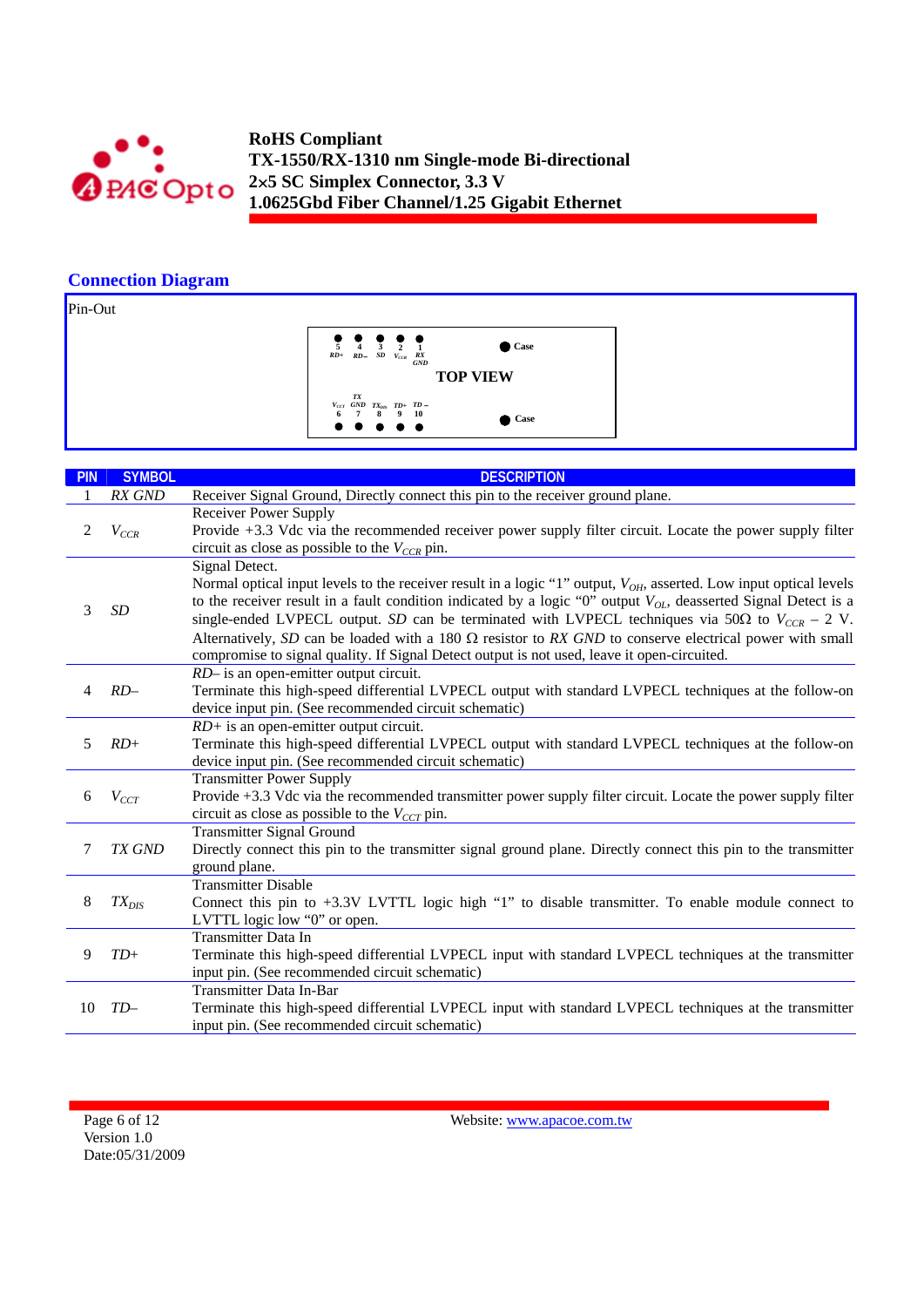



Page 7 of 12 Version 1.0 Date:05/31/2009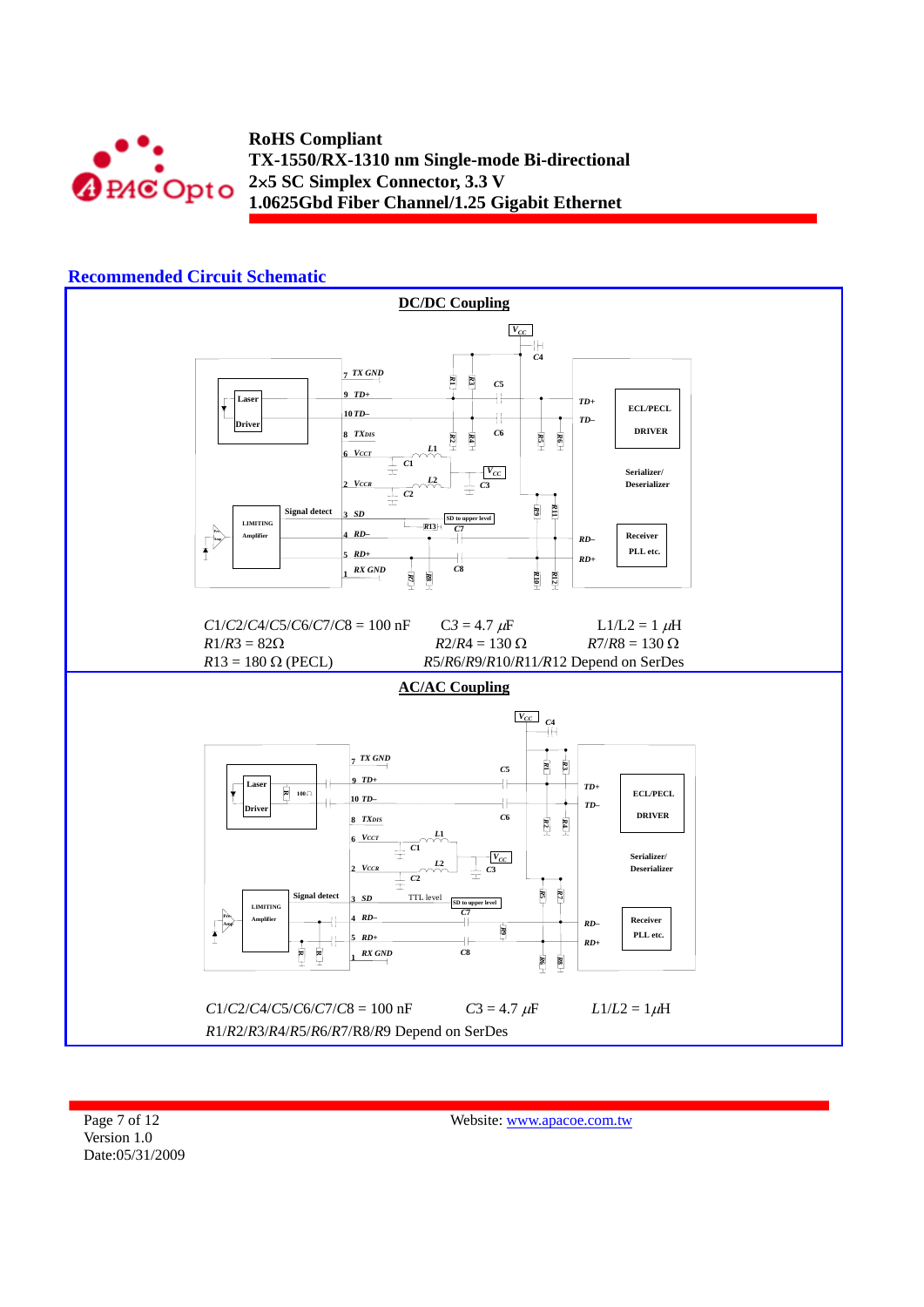

In order to get proper functionality, a recommended circuit is provided in above recommended circuit schematic. When designing the circuit interface, there are a few fundamental guidelines to follow.

- (1) The differential data lines should be treated as 50  $\Omega$  Micro strip or strip line transmission lines. This will help to minimize the parasitic inductance and capacitance effects. Locate termination at the received signal end of the transmission line. The length of these lines should be kept short and of equal length.
- (2) For the high speed signal lines, differential signals should be used, not single-ended signals, and these differential signals need to be loaded symmetrically to prevent unbalanced currents which will cause distortion in the signal.
- (3) Multi layer plane PCB is best for distribution of *V<sub>CC</sub>*, returning ground currents, forming transmission lines and shielding, Also, it is important to suppress noise from influencing the fiber-optic transceiver performance, especially the receiver circuit.
- (4) A separate proper power supply filter circuits shown in Figure for the transmitter and receiver sections. These filter circuits suppress  $V_{CC}$  noise over a broad frequency range, this prevents receiver sensitivity degradation due to  $V_{CC}$  noise.
- (5) Surface-mount components are recommended. Use ceramic bypass capacitors for the 0.1 *µ*F capacitors and a surface-mount coil inductor for 1 *µ*H inductor. Ferrite beads can be used to replace the coil inductors when using quieter  $V_{CC}$  supplies, but a coil inductor is recommended over a ferrite bead. All power supply components need to be placed physically next to the  $V_{CC}$  pins of the receiver and transmitter.
- (6) Use a good, uniform ground plane with a minimum number of holes to provide a low-inductance ground current return for the power supply currents.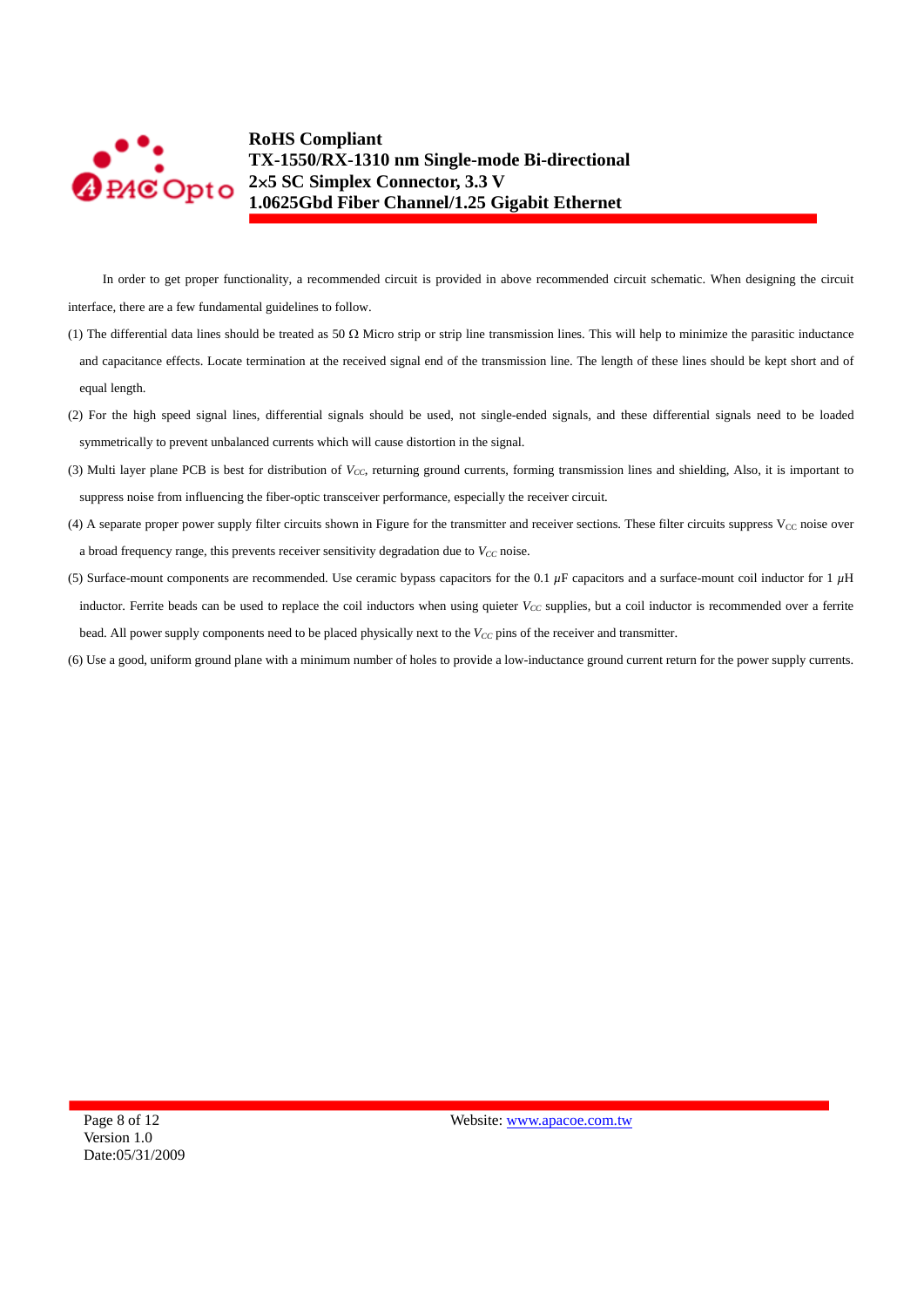

## **Recommended Board Layout Hole Pattern**



This transceiver is compatible with industry standard wave or hand solder processes. After wash process, all moisture must be completely remove from the module. The transceiver is supplied with a process plug to prevent contamination during wave solder and aqueous rinse as well as during handling, shipping or storage.

Solder fluxes should be water-soluble, organic solder fluxes. Recommended cleaning and degreasing chemicals for these transceivers are alcohol's (methyl, isopropyl, isobutyl), aliphatics (hexane, heptane) and other chemicals, such as soap solution or naphtha. Do not use partially halogenated hydrocarbons for cleaning/degreasing.

Page 9 of 12 Version 1.0 Date:05/31/2009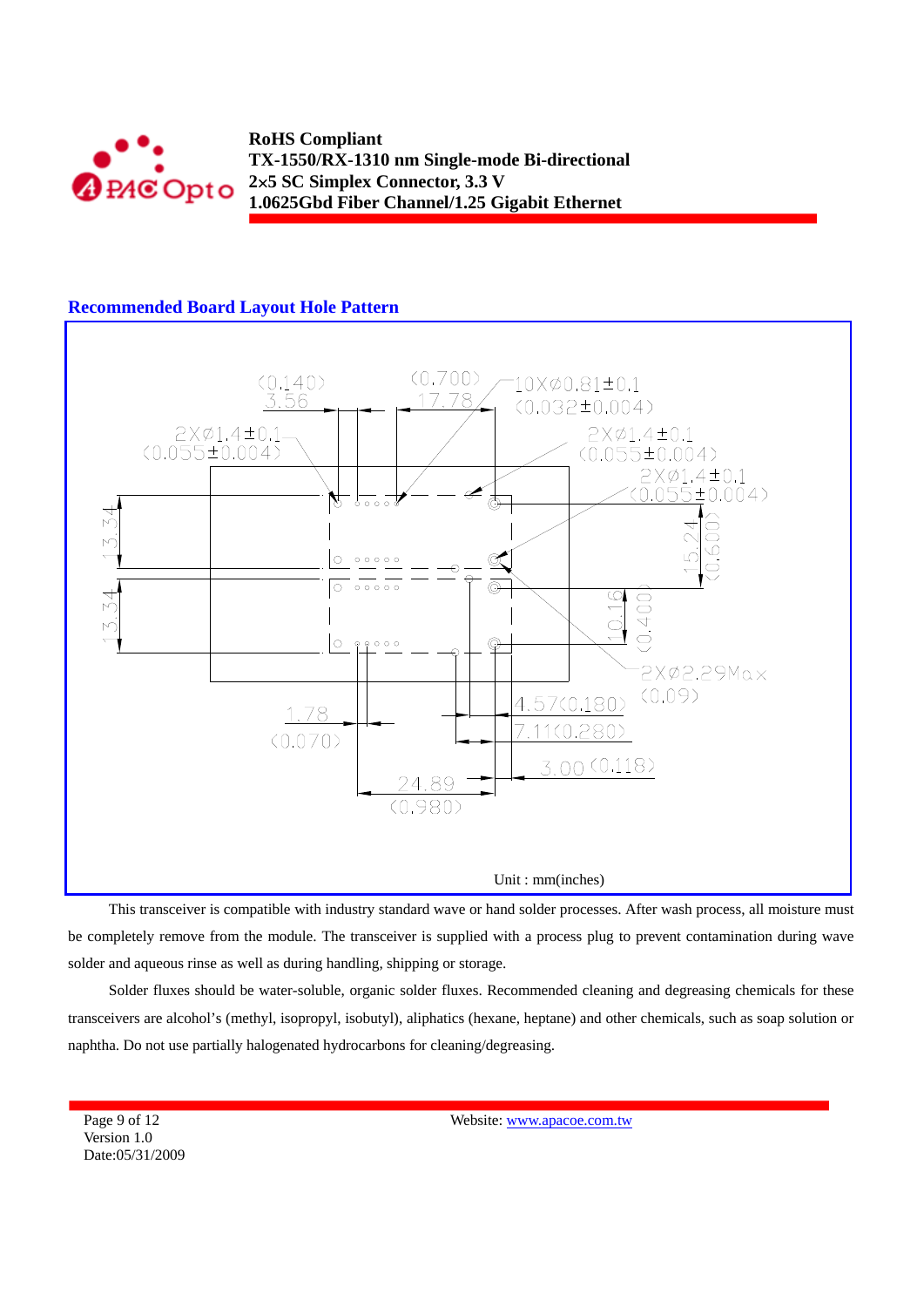

## **Drawing Dimensions**



Page 10 of 12 Version 1.0 Date:05/31/2009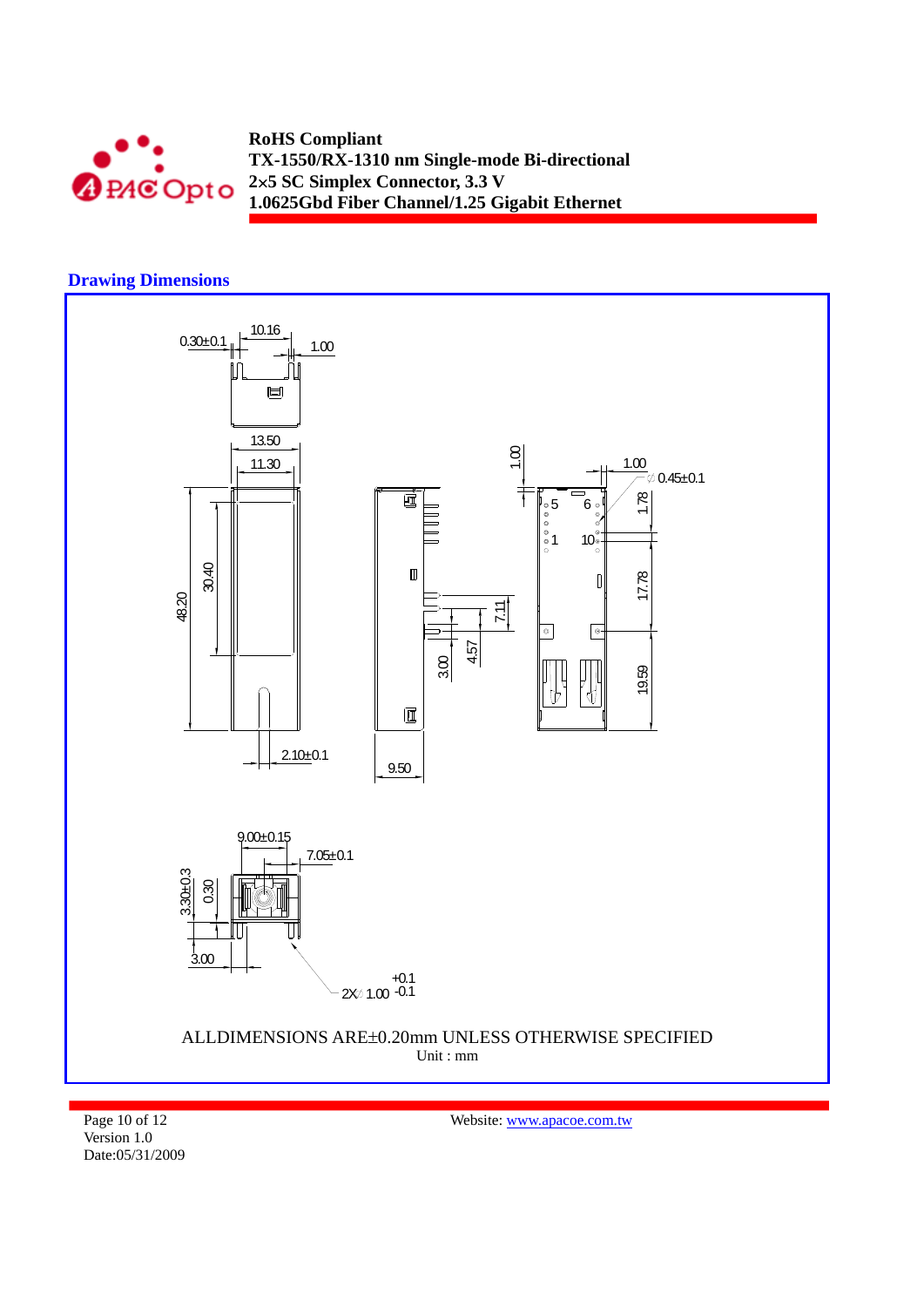![](_page_10_Picture_0.jpeg)

## **Optical Receptacle Cleaning Recommendations**

All fiber stubs inside the receptacle portions were cleaned before shipment. In the event of contamination of the optical ports, the recommended cleaning process is the use of forced nitrogen. If contamination is thought to have remained, the optical ports can be cleaned using a NTT international Cletop® stick type and HFE7100 cleaning fluid. Before the mating of patchcord, the fiber end should be cleaned up by using Cletop® cleaning cassette.

![](_page_10_Figure_4.jpeg)

Note: The pictures were extracted from NTT-ME website. And the Cletop® is a trademark registered by NTT-ME